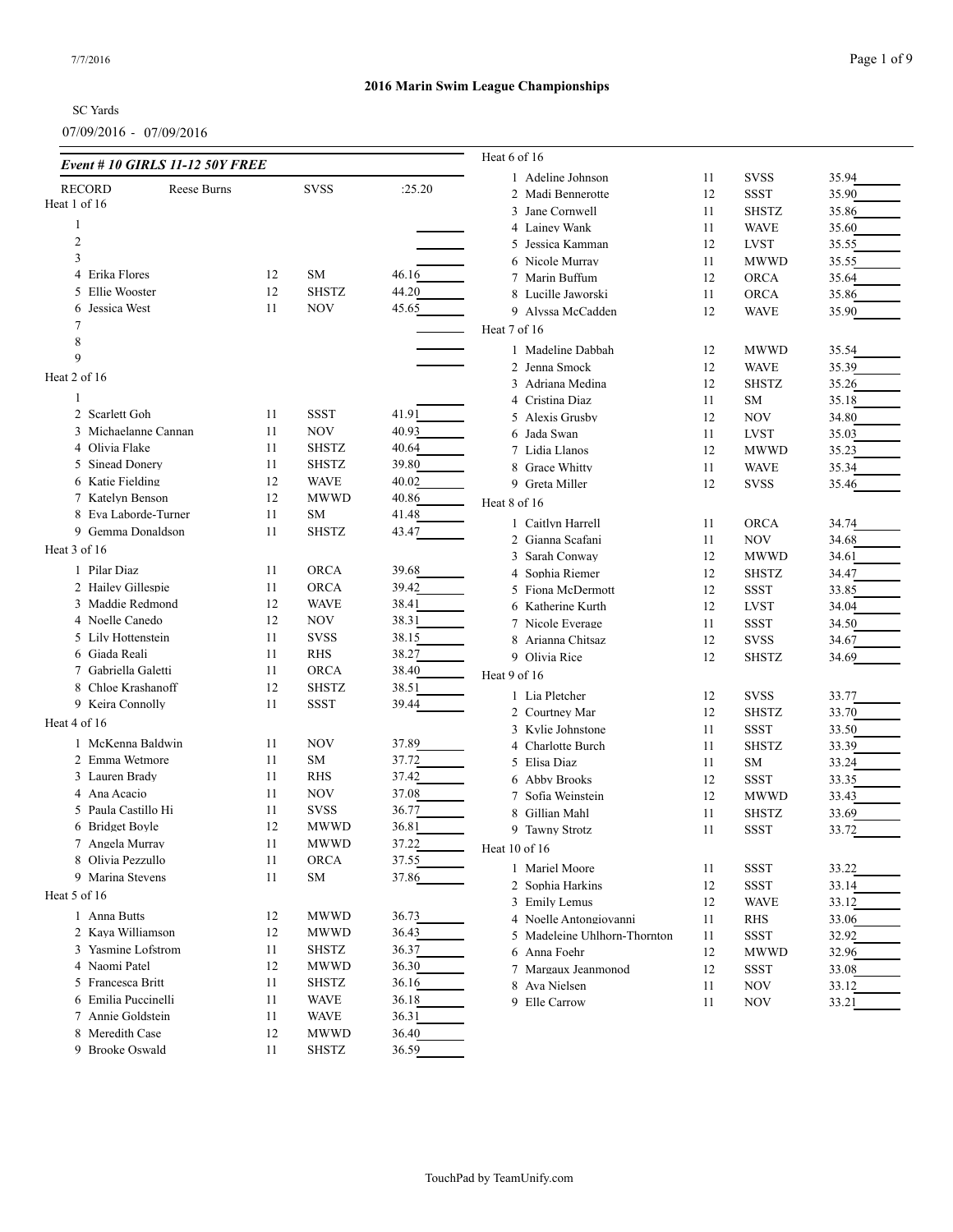## 07/09/2016 - 07/09/2016

| Heat 11 of 16 |                           |    |              |       | Heat 16 of 16                  |                |              |        |
|---------------|---------------------------|----|--------------|-------|--------------------------------|----------------|--------------|--------|
|               | 1 Cameran Ford            | 12 | <b>SVSS</b>  | 32.83 | 1 Maeve O'Brien                | 11             | <b>RHS</b>   | 29.04  |
|               | 2 Olivia Dow              | 12 | <b>SHSTZ</b> | 32.69 | 2 Natasha Grubb                | 11             | <b>SHSTZ</b> | 28.98  |
|               | 3 Megan Kennedy           | 11 | <b>ORCA</b>  | 32.64 | 3 Gianna Ross                  | 12             | <b>ORCA</b>  | 28.47  |
|               | 4 Isabella Kiriakis       | 11 | <b>SVSS</b>  | 32.59 | 4 Nicole Chong                 | 11             | <b>ORCA</b>  | 26.99  |
|               | 5 Isabel Owens            | 11 | RHS          | 32.52 | 5 Elizabeth Chatard            | 12             | <b>SHSTZ</b> | 26.64  |
|               | 6 Malia Fredrich          | 12 | SSST         | 32.59 | 6 Catherine Watrous            | 12             | <b>SSST</b>  | 26.97  |
|               | 7 Aliyah San Andres       | 11 | <b>WAVE</b>  | 32.59 | 7 Alena Sharp                  | 11             | <b>SHSTZ</b> | 28.14  |
|               | 8 Allison Madden          | 12 | <b>MWWD</b>  | 32.66 | 8 Isabelle Grace               | 12             | <b>SVSS</b>  | 28.71  |
|               | 9 Lindsey Stalie          | 12 | <b>NOV</b>   | 32.75 | 9 Thalia Yamini                | 11             | <b>ORCA</b>  | 29.03  |
| Heat 12 of 16 |                           |    |              |       |                                |                |              |        |
|               |                           |    |              |       | Event # 11 BOYS 11-12 50Y FREE |                |              |        |
|               | 1 Quinn Edington          | 11 | <b>SVSS</b>  | 32.48 | <b>RECORD</b>                  | Daniel Hardman | <b>RHS</b>   | :24.00 |
|               | 2 Libby Walsh             | 12 | <b>WAVE</b>  | 32.43 | Heat 1 of 9                    |                |              |        |
|               | 3 Molly Pitts             | 12 | <b>WAVE</b>  | 32.34 |                                |                |              |        |
|               | 4 Audrey Nelson           | 12 | <b>MWWD</b>  | 32.17 | 2 Charlie Kingman              |                | <b>SSST</b>  |        |
|               | 5 Elizabeth Mishalko      | 11 | <b>SVSS</b>  | 32.06 |                                | 11             |              | NT     |
|               | 6 Jimena Gramajo          | 12 | <b>ORCA</b>  | 32.12 | 3 William Baker                | 11             | <b>SHSTZ</b> | 43.87  |
|               | 7 Abigail Lesher          | 12 | <b>SVSS</b>  | 32.30 | 4 Joshua Danziger              | 11             | <b>RHS</b>   | 42.85  |
|               | 8 Annelies Pieters-Kwiers | 12 | <b>RHS</b>   | 32.36 | 5 Alberto Diaz                 | 11             | SM           | 42.80  |
|               | 9 Grainne May             | 12 | <b>SSST</b>  | 32.45 | 6 Eric Tavenner                | 11             | <b>NOV</b>   | 42.82  |
| Heat 13 of 16 |                           |    |              |       | 7 Angel Gomez                  | 11             | SM           | 43.04  |
|               | 1 Molly Young             | 11 | <b>MWWD</b>  | 31.87 | 8 Stephen Newman               | 12             | <b>NOV</b>   | 47.63  |
|               | 2 Jennifer Miller         | 12 | <b>LVST</b>  | 31.68 | 9                              |                |              |        |
|               | 3 Payton Juarez           | 12 | <b>MWWD</b>  | 31.39 | Heat 2 of 9                    |                |              |        |
| 4             | Claire Zimmerman          | 12 | <b>SM</b>    | 31.28 | 1 Elijah De Souza              | 12             | <b>NOV</b>   | 41.81  |
|               | 5 Ariana Greenberg        | 12 | <b>SVSS</b>  | 30.96 | 2 Ceeqwan Baysinger            | 12             | <b>NOV</b>   | 41.57  |
|               | 6 Sabrina Falk            | 12 | <b>ORCA</b>  | 31.13 | 3 Walker Waite                 | 11             | <b>NOV</b>   | 40.79  |
|               | 7 Grace Bender            | 12 | <b>MWWD</b>  | 31.36 | 4 Matthew Coronado             | 11             | SM           | 39.13  |
|               | 8 Catherine Stauffer      | 11 | <b>SVSS</b>  | 31.60 | 5 Jackson Goodrich             | 11             | <b>RHS</b>   | 38.80  |
|               | 9 Kaya Lash               | 12 | <b>MWWD</b>  | 31.76 | 6 Sean Pelle                   | 12             | <b>MWWD</b>  | 38.86  |
| Heat 14 of 16 |                           |    |              |       | 7 Nathaniel Flora              | 12             | <b>NOV</b>   | 39.96  |
|               |                           |    |              |       | 8 Jack Carey                   | 11             | <b>ORCA</b>  | 40.94  |
|               | 1 Cameron Jane Taylor     | 12 | <b>LVST</b>  | 30.93 | 9 Miles Urban                  | 11             | SM           | 41.64  |
|               | 2 Kate Hamilton           | 12 | <b>LVST</b>  | 30.65 | Heat 3 of 9                    |                |              |        |
|               | 3 Lucille Johnson         | 11 | <b>SVSS</b>  | 30.60 |                                |                |              |        |
|               | 4 Hailey Moll             | 11 | <b>SSST</b>  | 30.40 | 1 Michael Griffin              | 12             | <b>NOV</b>   | 38.70  |
|               | 5 Charlotte Deforrest     | 12 | <b>WAVE</b>  | 30.07 | 2 George Charles               | 11             | <b>SHSTZ</b> | 38.43  |
|               | Serafina Carlucci         | 12 | SSST         | 30.37 | 3 Paul Holmberg                | 11             | <b>SHSTZ</b> | 37.58  |
| 7             | Sarah Williams            | 12 | SM           | 30.50 | 4 Owen Bourdages               | 12             | <b>SSST</b>  | 37.42  |
|               | 8 Abigail Grace           | 11 | <b>SVSS</b>  | 30.63 | 5 Wesley Bartling              | 11             | <b>MWWD</b>  | 37.21  |
|               | 9 Isabel Folkers          | 12 | <b>SHSTZ</b> | 30.87 | 6 Ethan Hatch                  | 11             | <b>NOV</b>   | 37.25  |
| Heat 15 of 16 |                           |    |              |       | 7 Flynn Baigrie                | 11             | <b>SHSTZ</b> | 37.44  |
|               | 1 Malia Davis             | 12 | ORCA         | 29.80 | 8 Eric Sunshine                | 12             | <b>WAVE</b>  | 38.11  |
|               | 2 Ella Woodhead           | 12 | SHSTZ        | 29.43 | 9 Duncan Stilson               | 12             | <b>LVST</b>  | 38.45  |
|               | 3 Rosie Lucchesi          | 11 | <b>MWWD</b>  | 29.34 | Heat 4 of 9                    |                |              |        |
|               | 4 Avery Emison            | 12 | <b>SVSS</b>  | 29.19 | 1 Tanner Bortel                | 11             | <b>LVST</b>  | 37.07  |
|               | 5 Olivia Hoover           | 12 | <b>ORCA</b>  | 29.05 | 2 Anthony Colenbrander         | 12             | ORCA         | 35.69  |
|               | 6 Anna Plante             | 12 | <b>SSST</b>  | 29.07 | 3 Simon Straube                | 12             | <b>SHSTZ</b> | 35.57  |
|               | 7 Olivia Jarvie           | 11 | <b>SVSS</b>  | 29.30 | 4 Cooper Burdick               | 11             | SM           | 35.33  |
|               | 8 Ava Solari              | 12 | SHSTZ        | 29.38 | 5 Phoenix Lindner              | 12             | NOV          | 34.99  |
|               | 9 Laura Figone            | 12 | RHS          | 29.73 | 6 Emerson Coskey               | 11             | <b>LVST</b>  | 35.05  |
|               |                           |    |              |       | 7 Jack Healy                   | 12             | SM           | 35.38  |
|               |                           |    |              |       | 8 Max Gutierrez                | 11             | <b>MWWD</b>  | 35.60  |
|               |                           |    |              |       | 9 Ireland Cannan               | 12             | <b>NOV</b>   | 36.08  |
|               |                           |    |              |       |                                |                |              |        |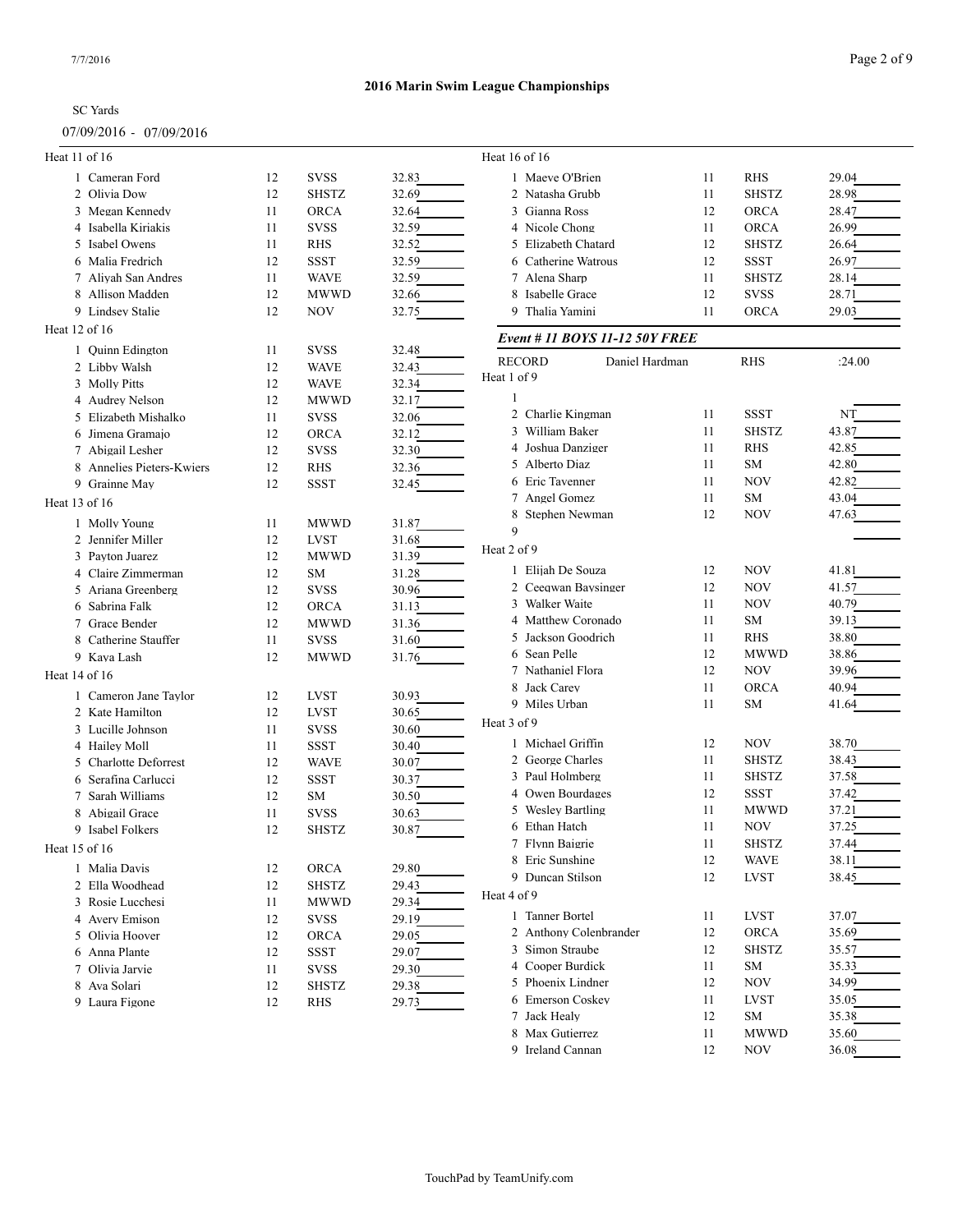### 07/09/2016 - 07/09/2016

Page 3 of 9

| Heat 5 of 9           |    |              |       | Event # 20 GIRLS 11-12 50Y BACK  |          |              |                |
|-----------------------|----|--------------|-------|----------------------------------|----------|--------------|----------------|
| 1 Jackson Buck        | 11 | <b>SVSS</b>  | 34.75 |                                  |          |              |                |
| 2 Jack Spencer        | 12 | <b>NOV</b>   | 34.43 | <b>RECORD</b><br>Kaitlyn Lo      |          | <b>SHST</b>  | :29.30         |
| 3 Henry Houser        | 12 | <b>SHSTZ</b> | 33.97 | Heat 1 of 11                     |          |              |                |
| 4 Luke Stickley       | 12 | <b>SSST</b>  | 33.93 |                                  |          |              |                |
| 5 Dexter Lama         | 12 | <b>WAVE</b>  | 33.57 | $\overline{2}$                   |          |              |                |
| 6 Jack Spence         | 11 | <b>SVSS</b>  | 33.60 | 3                                |          |              |                |
| 7 Frederick Goldstein | 11 | <b>SVSS</b>  | 33.94 | 4 Ellie Wooster                  | 12       | <b>SHSTZ</b> | 1:01.38        |
| 8 Max Bundy           | 12 | <b>WAVE</b>  | 33.98 | 5 Jessica West                   | 11       | <b>NOV</b>   | 57.91          |
| 9 Kevin Snaith        | 11 | SM           | 34.72 | 6 Ana Acacio                     | 11       | <b>NOV</b>   | 59.67          |
| Heat 6 of 9           |    |              |       | Abby Murphy<br>7                 | 11       | <b>SHSTZ</b> | NT             |
| 1 Jee Davis           | 11 | <b>ORCA</b>  | 33.49 | 8                                |          |              |                |
| 2 Jasper Hodge        | 11 | <b>ORCA</b>  | 33.03 | 9                                |          |              |                |
| 3 Tucker Briggs       | 11 | <b>SHSTZ</b> | 32.62 | Heat 2 of 11                     |          |              |                |
| 4 Ti Bernhard         | 12 | LVST         | 32.17 | 1 Pilar Diaz                     | 11       | <b>ORCA</b>  | 56.90          |
| 5 George Shryock      | 12 | <b>SHSTZ</b> | 32.03 | 2 Michaelanne Cannan             | 11       | <b>NOV</b>   | 51.89          |
|                       |    |              |       | 3 Sinead Donery                  | 11       | <b>SHSTZ</b> | 50.59          |
| 6 Nicholas Lafave     | 12 | <b>SHSTZ</b> | 32.14 | 4 Scarlett Goh                   | 11       | <b>SSST</b>  | 49.05          |
| 7 Alex Cruz           | 11 | SM           | 32.22 | 5 Lily Hottenstein               | 11       | <b>SVSS</b>  | 48.06          |
| 8 Joshua Goldstein    | 12 | <b>SVSS</b>  | 32.86 | 6 Hailey Gillespie               | 11       | <b>ORCA</b>  | 48.52          |
| 9 Nicolas MacDonald   | 11 | <b>SSST</b>  | 33.17 | 7 Olivia Flake                   | 11       | <b>SHSTZ</b> | 49.45          |
| Heat 7 of 9           |    |              |       | 8 Angela Murray                  | 11       | <b>MWWD</b>  | 51.42          |
| 1 Brendan Cassidy     | 12 | <b>LVST</b>  | 31.77 | 9 Katelyn Benson                 | 12       | <b>MWWD</b>  | 52.59          |
| 2 Jasper Bankhead     | 12 | <b>MWWD</b>  | 31.26 |                                  |          |              |                |
| 3 Zachary Matsumoto   | 11 | <b>RHS</b>   | 31.21 | Heat 3 of 11                     |          |              |                |
| 4 Will Burch          | 11 | <b>SHSTZ</b> | 31.02 | 1 Eva Laborde-Turner             | 11       | SM           | 47.94          |
| 5 Leif Lacy           | 12 | <b>SHSTZ</b> | 30.89 | 2 Noelle Canedo                  | 12       | <b>NOV</b>   | 47.47          |
| 6 Tor Aune            | 11 | <b>WAVE</b>  | 30.90 | 3 Giada Reali                    | 11       | <b>RHS</b>   | 46.99          |
| 7 Tasman Fruhauf      | 12 | <b>SHSTZ</b> | 31.10 | 4 Gabriella Galetti              | 11       | <b>ORCA</b>  | 46.17          |
| 8 Luke Feegel         | 12 | <b>SVSS</b>  | 31.23 | 5 Paula Castillo Hi              | 11       | <b>SVSS</b>  | 44.98          |
| 9 Tanner Erickson     | 11 | <b>MWWD</b>  | 31.61 | 6 McKenna Baldwin                | 11       | <b>NOV</b>   | 45.12          |
| Heat 8 of 9           |    |              |       | 7 Emma Wetmore                   | 11       | SM           | 46.54          |
|                       |    |              |       | 8 Maddie Redmond                 | 12       | <b>WAVE</b>  | 47.05          |
| 1 Dexter Watenpaugh   | 12 | <b>SSST</b>  | 30.87 | 9 Alexis Grusby                  | 12       | <b>NOV</b>   | 47.62          |
| 2 Robert Placak       | 12 | <b>SSST</b>  | 30.73 | Heat 4 of 11                     |          |              |                |
| 3 Brady Long          | 11 | <b>SHSTZ</b> | 30.14 | 1 Annie Goldstein                | 11       | <b>WAVE</b>  | 44.81          |
| 4 Jacob Dixon         | 12 | <b>SHSTZ</b> | 29.67 | 2 Yasmine Lofstrom               | 11       | <b>SHSTZ</b> | 44.32          |
| 5 Garrett Goldberg    | 11 | <b>ORCA</b>  | 29.33 | 3 Lauren Brady                   | 11       | <b>RHS</b>   | 43.52          |
| 6 Byron Finley        | 12 | <b>LVST</b>  | 29.37 | 4 Gianna Scafani                 | 11       | <b>NOV</b>   | 43.22          |
| 7 Elliot Gelbach      | 12 | <b>SVSS</b>  | 29.91 | 5 Cristina Diaz                  | 11       | SM           | 43.10          |
| 8 Tristan Rata        | 12 | <b>SSST</b>  | 30.52 | 6 Adriana Medina                 | 12       | <b>SHSTZ</b> | 43.12          |
| 9 Jeremy Tachiki      | 11 | <b>SHSTZ</b> | 30.80 |                                  |          | <b>MWWD</b>  |                |
| Heat 9 of 9           |    |              |       | 7 Nicole Murray<br>8 Naomi Patel | 11<br>12 | <b>MWWD</b>  | 43.47<br>43.99 |
| 1 James Gravelle      | 11 | <b>LVST</b>  | 29.21 |                                  |          |              |                |
| 2 Ty Anders Fong      | 12 | <b>SSST</b>  | 28.53 | 9 Madeline Dabbah                | 12       | <b>MWWD</b>  | 44.51          |
| 3 Merrik Jasko        | 11 | ORCA         | 27.83 | Heat 5 of 11                     |          |              |                |
| 4 Micah Sher          | 11 | <b>SHSTZ</b> | 27.28 | 1 Marin Buffum                   | 12       | <b>ORCA</b>  | 42.99          |
| 5 Kylar Flynn         | 12 | <b>LVST</b>  | 26.48 | 2 Grace Whitty                   | 11       | <b>WAVE</b>  | 42.39          |
| 6 Donovan Duro        | 12 | <b>SHSTZ</b> | 26.71 | 3 Katherine Kurth                | 12       | <b>LVST</b>  | 42.18          |
| 7 Sam Rhinehart       | 12 | <b>NOV</b>   | 27.45 | 4 Charlotte Burch                | 11       | <b>SHSTZ</b> | 42.12          |
| 8 Daniel Hadar        | 11 | ORCA         | 27.89 | 5 Sofia Weinstein                | 12       | <b>MWWD</b>  | 41.80          |
| 9 Dominic Haggard     | 12 | <b>SHSTZ</b> | 29.03 | 6 Abby Brooks                    | 12       | <b>SSST</b>  | 42.05          |
|                       |    |              |       | 7 Anna Butts                     | 12       | <b>MWWD</b>  | 42.18          |
|                       |    |              |       | 8 Madi Bennerotte                | 12       | <b>SSST</b>  | 42.36          |
|                       |    |              |       | 9 Greta Miller                   | 12       | <b>SVSS</b>  | 42.78          |
|                       |    |              |       |                                  |          |              |                |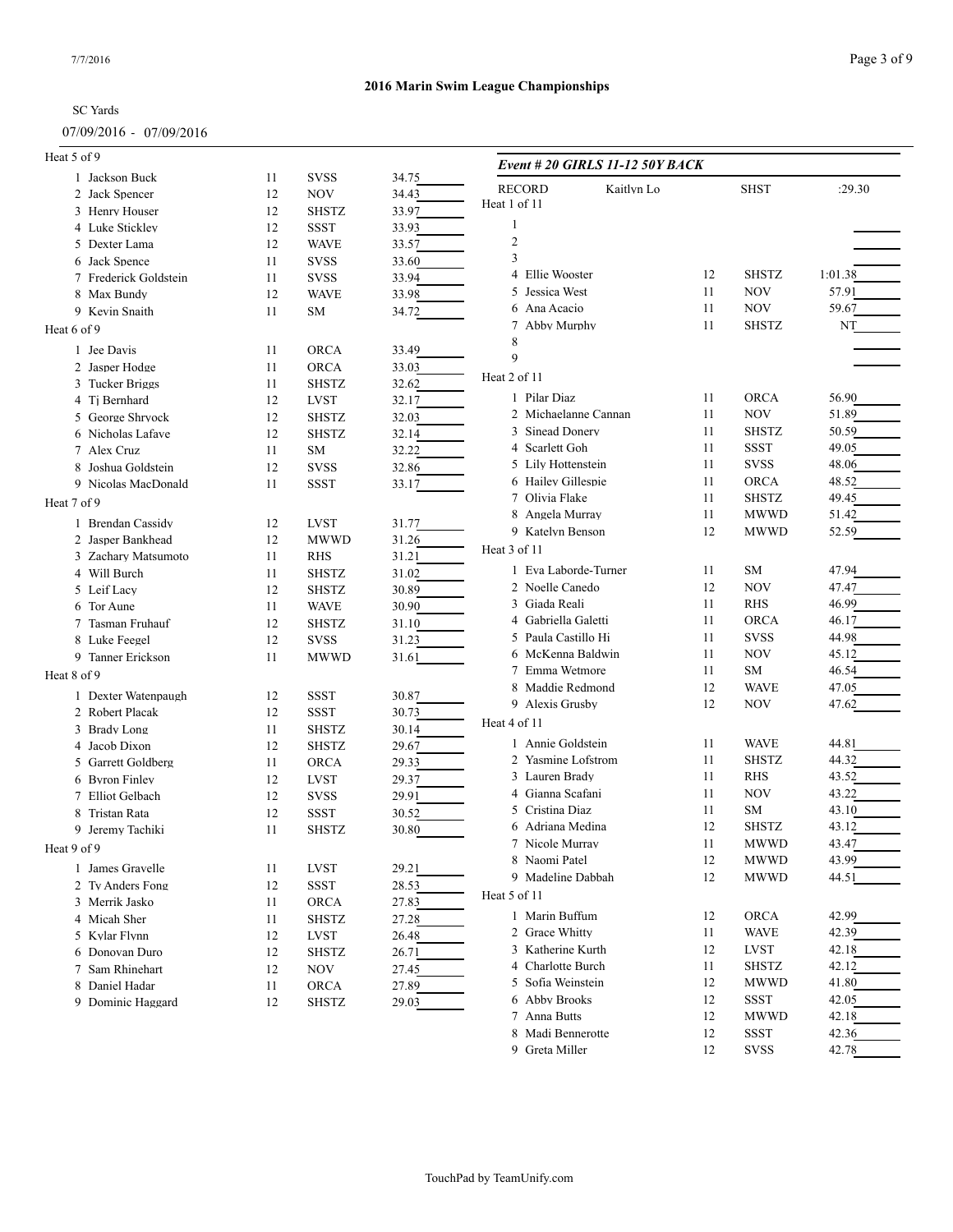## 07/09/2016 - 07/09/2016

| Heat 6 of 11  |                        |    |              |       | Heat 11 of 11                      |    |              |        |
|---------------|------------------------|----|--------------|-------|------------------------------------|----|--------------|--------|
|               | 1 Arianna Chitsaz      | 12 | <b>SVSS</b>  | 41.76 | 1 Maeve O'Brien                    | 11 | <b>RHS</b>   | 34.41  |
|               | 2 Tawny Strotz         | 11 | <b>SSST</b>  | 41.34 | 2 Madeline Folkers                 | 12 | <b>SHSTZ</b> | 34.21  |
|               | 3 Nicole Everage       | 11 | <b>SSST</b>  | 41.14 | 3 Alena Sharp                      | 11 | <b>SHSTZ</b> | 32.86  |
|               | 4 Sarah Conway         | 12 | <b>MWWD</b>  | 40.90 | 4 Catherine Watrous                | 12 | <b>SSST</b>  | 31.51  |
|               | 5 Aliyah San Andres    | 11 | <b>WAVE</b>  | 40.32 | 5 Kaley McIntyre                   | 12 | <b>NOV</b>   | 30.45  |
|               | 6 Ava Nielsen          | 11 | <b>NOV</b>   | 40.69 | 6 Nicole Chong                     | 11 | <b>ORCA</b>  | 31.35  |
|               | 7 Jessica Kamman       | 12 | <b>LVST</b>  | 41.08 | 7 Ella Woodhead                    | 12 | <b>SHSTZ</b> | 32.52  |
|               | 8 Mariel Moore         | 11 | <b>SSST</b>  | 41.29 | 8 Olivia Hoover                    | 12 | <b>ORCA</b>  | 33.94  |
|               | 9 Brooke Oswald        | 11 | <b>SHSTZ</b> | 41.49 | 9 Gianna Ross                      | 12 | <b>ORCA</b>  | 34.35  |
| Heat 7 of 11  |                        |    |              |       | Event # 21 BOYS 11-12 50Y BACK     |    |              |        |
|               | 1 Kallen Wank          | 11 | <b>WAVE</b>  | 40.25 |                                    |    |              |        |
|               | 2 Fiona Bihn           | 11 | <b>SHSTZ</b> | 39.92 | <b>RECORD</b><br>Daniel Hardman    |    | <b>RHS</b>   | :28.04 |
|               | 3 Gillian Mahl         | 11 | <b>SHSTZ</b> | 39.59 | Heat 1 of 7                        |    |              |        |
|               | 4 Claire Zimmerman     | 12 | SM           | 39.31 | 1                                  |    |              |        |
|               | 5 Jimena Gramajo       | 12 | <b>ORCA</b>  | 39.01 | $\overline{2}$                     |    |              |        |
|               | 6 Abigail Lesher       | 12 | <b>SVSS</b>  | 39.09 | 3 Charlie Kingman                  | 11 | <b>SSST</b>  | NT     |
|               | 7 Libby Walsh          | 12 | <b>WAVE</b>  | 39.46 | 4 Alberto Diaz                     | 11 | <b>SM</b>    | 54.10  |
|               | 8 Allison Madden       | 12 | <b>MWWD</b>  | 39.83 | 5 William Baker                    | 11 | <b>SHSTZ</b> | 53.17  |
|               | 9 Jada Swan            | 11 | <b>LVST</b>  | 40.23 | 6 Angel Gomez                      | 11 | <b>SM</b>    | 53.54  |
| Heat 8 of 11  |                        |    |              |       | 7 Stephen Newman                   | 12 | <b>NOV</b>   | 59.45  |
|               |                        |    |              |       | 8                                  |    |              |        |
|               | 1 Elisa Diaz           | 11 | <b>SM</b>    | 38.95 | 9                                  |    |              |        |
|               | 2 Lia Pletcher         | 12 | <b>SVSS</b>  | 38.27 | Heat 2 of 7                        |    |              |        |
|               | 3 Margaux Jeanmonod    | 12 | <b>SSST</b>  | 37.99 | 1 Walker Waite                     | 11 | <b>NOV</b>   | 53.00  |
|               | 4 Kate Hamilton        | 12 | <b>LVST</b>  | 37.90 | 2 Joshua Danziger                  | 11 | <b>RHS</b>   | 51.85  |
|               | 5 Hannah Slaught       | 11 | <b>WAVE</b>  | 37.04 | 3 Eric Tavenner                    | 11 | <b>NOV</b>   | 51.46  |
|               | 6 Natasha Grubb        | 11 | <b>SHSTZ</b> | 37.42 | 4 Elijah De Souza                  | 12 | NOV          | 51.12  |
|               | 7 Grainne May          | 12 | <b>SSST</b>  | 37.92 | 5 Nathaniel Flora                  | 12 | <b>NOV</b>   | 48.68  |
|               | 8 Isabel Folkers       | 12 | <b>SHSTZ</b> | 38.01 | 6 Flynn Baigrie                    | 11 | <b>SHSTZ</b> | 48.80  |
|               | 9 Anna Foehr           | 12 | <b>MWWD</b>  | 38.33 |                                    | 11 | <b>SM</b>    |        |
| Heat 9 of 11  |                        |    |              |       | 7 Matthew Coronado<br>8 Sean Pelle |    |              | 51.46  |
|               | 1 Elizabeth Mishalko   | 11 | <b>SVSS</b>  | 37.01 |                                    | 12 | <b>MWWD</b>  | 51.57  |
|               | 2 Malia Davis          | 12 | <b>ORCA</b>  | 36.83 | 9 Ceeqwan Baysinger                | 12 | <b>NOV</b>   | 52.56  |
|               | 3 Ariana Greenberg     | 12 | <b>SVSS</b>  | 36.46 | Heat 3 of 7                        |    |              |        |
|               | 4 Sydney Hellar        | 12 | <b>LVST</b>  | 36.26 | 1 Ethan Hatch                      | 11 | <b>NOV</b>   | 48.35  |
|               | 5 Amira Wachelka       | 11 | <b>SHSTZ</b> | 36.08 | 2 Benjamin Shafer                  | 12 | <b>MWWD</b>  | 45.93  |
|               | 6 Ava Solari           | 12 | <b>SHSTZ</b> | 36.20 | 3 Jack Spencer                     | 12 | NOV          | 45.56  |
|               | 7 Noelle Antongiovanni | 11 | RHS          | 36.36 | 4 George Charles                   | 11 | <b>SHSTZ</b> | 44.72  |
| 8             | Abigail Marciniak      | 11 | SSST         | 36.64 | 5 Henry Houser                     | 12 | <b>SHSTZ</b> | 44.62  |
|               | 9 Ruby Wolfers         | 12 | <b>WAVE</b>  | 36.94 | 6 Emerson Coskey                   | 11 | <b>LVST</b>  | 44.63  |
| Heat 10 of 11 |                        |    |              |       | 7 Eric Sunshine                    | 12 | WAVE         | 45.48  |
|               | 1 Lucille Johnson      | 11 | <b>SVSS</b>  | 36.03 | 8 Max Gutierrez                    | 11 | <b>MWWD</b>  | 45.77  |
|               | 2 Avery Emison         | 12 | <b>SVSS</b>  |       | 9 Michael Griffin                  | 12 | <b>NOV</b>   | 46.95  |
|               | 3 Sonya Urban          |    |              | 35.67 | Heat 4 of 7                        |    |              |        |
|               |                        | 12 | NOV          | 35.56 | 1 Simon Straube                    | 12 | <b>SHSTZ</b> | 44.33  |
|               | 4 Molly Pitts          | 12 | <b>WAVE</b>  | 35.48 | 2 Cooper Burdick                   | 11 | <b>SM</b>    | 43.45  |
|               | 5 Kira Rodriguez       | 11 | ORCA         | 34.90 | 3 Jack Healy                       | 12 | SM           | 43.38  |
|               | 6 Malia Fredrich       | 12 | SSST         | 34.96 | 4 Max Bundy                        |    |              |        |
|               | 7 Audrey Nelson        | 12 | <b>MWWD</b>  | 35.53 | 5 Tanner Bortel                    | 12 | <b>WAVE</b>  | 43.30  |
|               | 8 Serafina Carlucci    | 12 | <b>SSST</b>  | 35.67 |                                    | 11 | <b>LVST</b>  | 41.76  |
|               | 9 Thalia Yamini        | 11 | ORCA         | 35.81 | 6 Andrew Brouwer                   | 11 | <b>SHSTZ</b> | 43.19  |
|               |                        |    |              |       | 7 Frederick Goldstein              | 11 | <b>SVSS</b>  | 43.30  |
|               |                        |    |              |       | 8 George Shryock                   | 12 | <b>SHSTZ</b> | 43.38  |
|               |                        |    |              |       | 9 Jackson Buck                     | 11 | <b>SVSS</b>  | 43.55  |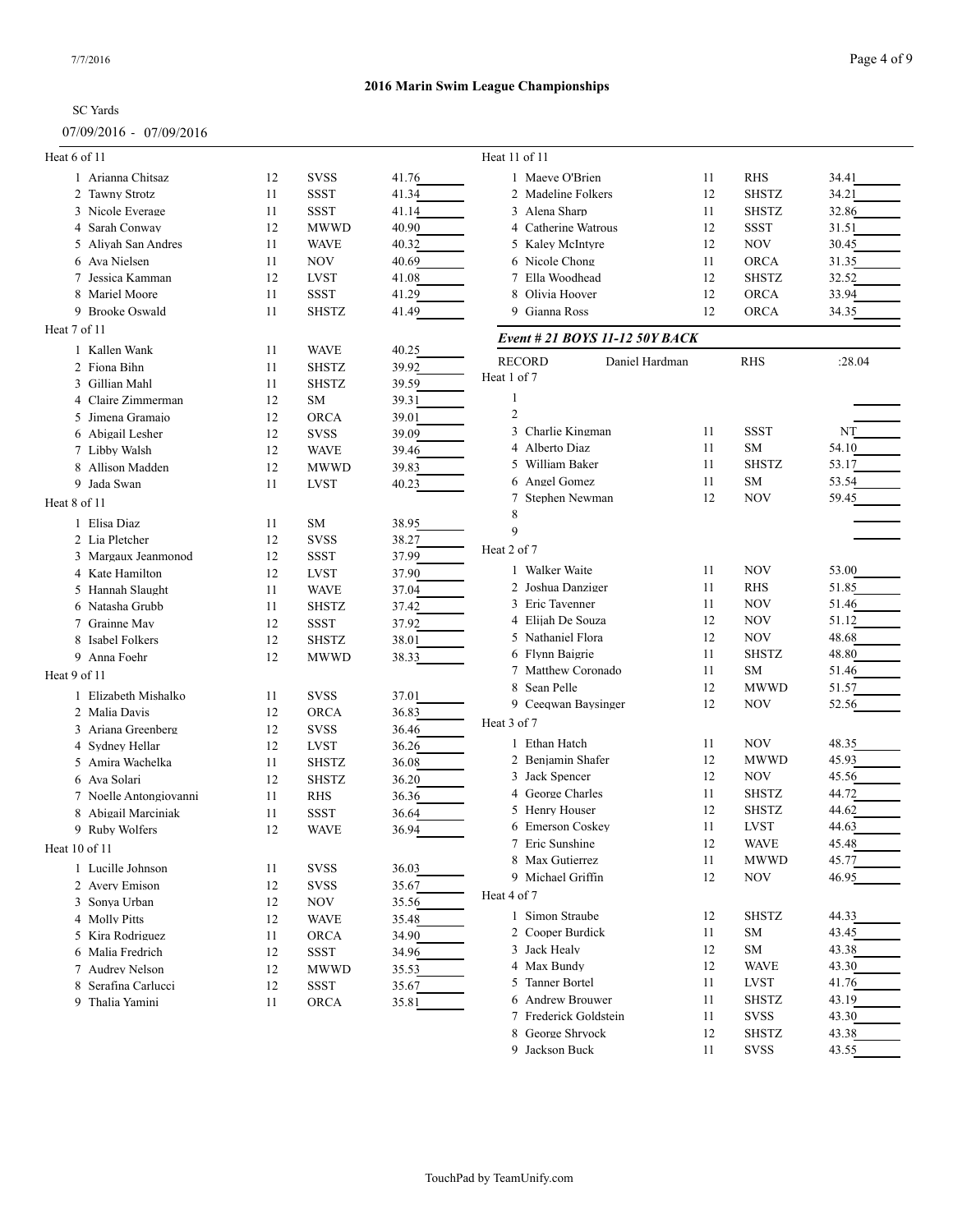## 07/09/2016 - 07/09/2016

| Heat 5 of 7                      |          |              |                | Heat 3 of 11                  |          |              |                |
|----------------------------------|----------|--------------|----------------|-------------------------------|----------|--------------|----------------|
| 1 Jasper Hodge                   | 11       | <b>ORCA</b>  | 41.59          | 1 Lily Hottenstein            | 11       | <b>SVSS</b>  | 51.01          |
| 2 Jack Spence                    | 11       | <b>SVSS</b>  | 40.93          | 2 Keira Connolly              | 11       | <b>SSST</b>  | 50.30          |
| 3 Jasper Bankhead                | 12       | <b>MWWD</b>  | 40.02          | 3 Jenna Smock                 | 12       | <b>WAVE</b>  | 50.01          |
| 4 Brendan Cassidy                | 12       | <b>LVST</b>  | 39.58          | 4 Abby Brooks                 | 12       | SSST         | 49.58          |
| 5 Elliot Gelbach                 | 12       | <b>SVSS</b>  | 39.17          | 5 Nicole Everage              | 11       | <b>SSST</b>  | 49.56          |
| 6 Mark Shen                      | 11       | <b>NOV</b>   | 39.24          | 6 Olivia Flake                | 11       | <b>SHSTZ</b> | 49.57          |
| 7 Leif Lacy                      | 12       | <b>SHSTZ</b> | 39.77          | 7 Megan Kennedy               | 11       | <b>ORCA</b>  | 49.74          |
| 8 Tucker Briggs                  | 11       | <b>SHSTZ</b> | 40.16          | 8 Sarah Conway                | 12       | <b>MWWD</b>  | 50.26          |
| 9 Nicolas MacDonald              | 11       | <b>SSST</b>  | 41.14          | 9 Lucille Jaworski            | 11       | <b>ORCA</b>  | 50.55          |
| Heat 6 of 7                      |          |              |                | Heat 4 of 11                  |          |              |                |
| 1 Will Burch                     | 11       | <b>SHSTZ</b> | 38.82          | 1 Marina Stevens              | 11       | SM           | 49.42          |
| 2 Dominic Haggard                | 12       | <b>SHSTZ</b> | 38.38          | 2 Maddie Redmond              | 12       | <b>WAVE</b>  | 48.70          |
| 3 MacGregor Berry                | 11       | <b>SHSTZ</b> | 37.52          | 3 Sofia Weinstein             | 12       | <b>MWWD</b>  | 48.34          |
| 4 Zachary Matsumoto              | 11       | <b>RHS</b>   | 37.32          | 4 Cristina Diaz               | 11       | SM           | 47.72          |
| 5 Cole Stanford                  | 11       | <b>SVSS</b>  | 37.16          | 5 Grace Whitty                | 11       | <b>WAVE</b>  | 47.02          |
| 6 Alan Sebastian                 | 12       | <b>LVST</b>  | 37.18          | 6 Nicole Murray               | 11       | <b>MWWD</b>  | 47.24          |
| 7 Tanner Erickson                | 11       | <b>MWWD</b>  | 37.44          | 7 Emilia Puccinelli           | 11       | <b>WAVE</b>  | 48.04          |
| 8 Joshua Goldstein               | 12       | <b>SVSS</b>  | 37.70          | 8 Francesca Britt             | 11       | <b>SHSTZ</b> | 48.48          |
| 9 Tor Aune                       | 11       | <b>WAVE</b>  | 38.39          | 9 Chloe Krashanoff            | 12       | <b>SHSTZ</b> | 48.96          |
| Heat 7 of 7                      |          |              |                | Heat 5 of 11                  |          |              |                |
| 1 Havden Cordero                 | 11       | <b>RHS</b>   | 36.55          | 1 Katherine Kurth             | 12       | <b>LVST</b>  | 46.82          |
| 2 Tasman Fruhauf                 | 12       | <b>SHSTZ</b> | 35.89          | 2 Alexis Grusby               | 12       | NOV          | 46.59          |
| 3 Merrik Jasko                   | 11       | ORCA         | 35.06          | 3 Kaya Williamson             | 12       | <b>MWWD</b>  | 46.03          |
| 4 Jackson Stewart                | 11       |              |                | 4 Meredith Case               | 12       | <b>MWWD</b>  |                |
|                                  |          | SSST         | 34.68          | 5 Emma Wetmore                |          |              | 45.80          |
| 5 Donovan Duro<br>6 Caleb Luis   | 12<br>12 | <b>SHSTZ</b> | 32.44<br>34.52 |                               | 11<br>12 | <b>SM</b>    | 45.54<br>45.69 |
| 7 Sean Padillo                   | 12       | <b>RHS</b>   |                | 6 Bridget Boyle               | 11       | MWWD         |                |
|                                  |          | <b>NOV</b>   | 34.83          | 7 Lainey Wank                 |          | <b>WAVE</b>  | 46.00          |
| 8 Brady Long                     | 11       | <b>SHSTZ</b> | 35.68          | 8 Tawny Strotz                | 11       | <b>SSST</b>  | 46.16          |
| 9 Nate Wolford                   | 12       | <b>SHSTZ</b> | 36.10          | 9 Ava Nielsen<br>Heat 6 of 11 | 11       | NOV          | 46.76          |
| Event #30 GIRLS 11-12 50Y BREAST |          |              |                |                               |          |              |                |
| <b>RECORD</b><br>Halle Morris    |          | <b>LVST</b>  | :31.51         | 1 Noelle Antongiovanni        | 11       | <b>RHS</b>   | 45.50          |
| Heat 1 of 11                     |          |              |                | 2 Gianna Scafani              | 11       | <b>NOV</b>   | 45.17          |
|                                  |          |              |                | 3 Isabel Owens                | 11       | <b>RHS</b>   | 44.86          |
| $\overline{2}$                   |          |              |                | 4 Charlotte Burch             | 11       | <b>SHSTZ</b> | 44.69          |
| 3 Naomi Patel                    | 12       | <b>MWWD</b>  | 56.74          | 5 Lidia Llanos                | 12       | <b>MWWD</b>  | 44.34          |
| Giada Reali<br>4                 | 11       | <b>RHS</b>   | 55.66          | 6 Brooke Oswald               | 11       | <b>SHSTZ</b> | 44.36          |
| 5 Pilar Diaz                     | 11       | <b>ORCA</b>  | 54.11          | 7 Anna Butts                  | 12       | <b>MWWD</b>  | 44.77          |
| 6 Yasmine Lofstrom               | 11       | <b>SHSTZ</b> | 54.80          | 8 Elle Carrow                 | 11       | NOV          | 44.93          |
|                                  |          | ORCA         | 56.24          | 9 Arianna Chitsaz             | 12       | <b>SVSS</b>  | 45.39          |
| 7 Gabriella Galetti              | 11       | <b>NOV</b>   |                | Heat 7 of 11                  |          |              |                |
| 8 Jessica West<br>9              | 11       |              | 1:00.49        | 1 Margaux Jeanmonod           | 12       | <b>SSST</b>  | 44.34          |
|                                  |          |              |                | 2 Katie Fielding              | 12       | <b>WAVE</b>  | 44.13          |
| Heat 2 of 11                     |          |              |                | 3 Anna Foehr                  | 12       | MWWD         | 43.77          |
| 1 Katelyn Benson                 | 12       | <b>MWWD</b>  | 53.87          | 4 Cameran Ford                | 12       | <b>SVSS</b>  | 43.10          |
| 2 Sinead Donery                  | 11       | SHSTZ        | 52.95          | 5 Gillian Mahl                | 11       | <b>SHSTZ</b> | 42.89          |
| 3 Scarlett Goh                   | 11       | SSST         | 52.51          | 6 Kylie Johnstone             | 11       | <b>SSST</b>  | 42.98          |
| 4 Erika Flores                   | 12       | SM           | 51.46          | 7 Fiona Bihn                  | 11       | <b>SHSTZ</b> | 43.13          |
| 5 Jessica Kamman                 | 12       | LVST         | 51.06          | 8 Annie Goldstein             | 11       | <b>WAVE</b>  | 44.12          |
| 6 Hailey Gillespie               | 11       | <b>ORCA</b>  | 51.11          | 9 Sophia Riemer               | 12       | <b>SHSTZ</b> | 44.29          |
| 7 Paula Castillo Hi              | 11       | <b>SVSS</b>  | 52.29          |                               |          |              |                |
| 8 Gemma Donaldson                | 11       | SHSTZ        | 52.86          |                               |          |              |                |
| 9 Michaelanne Cannan             | 11       | NOV          | 53.47          |                               |          |              |                |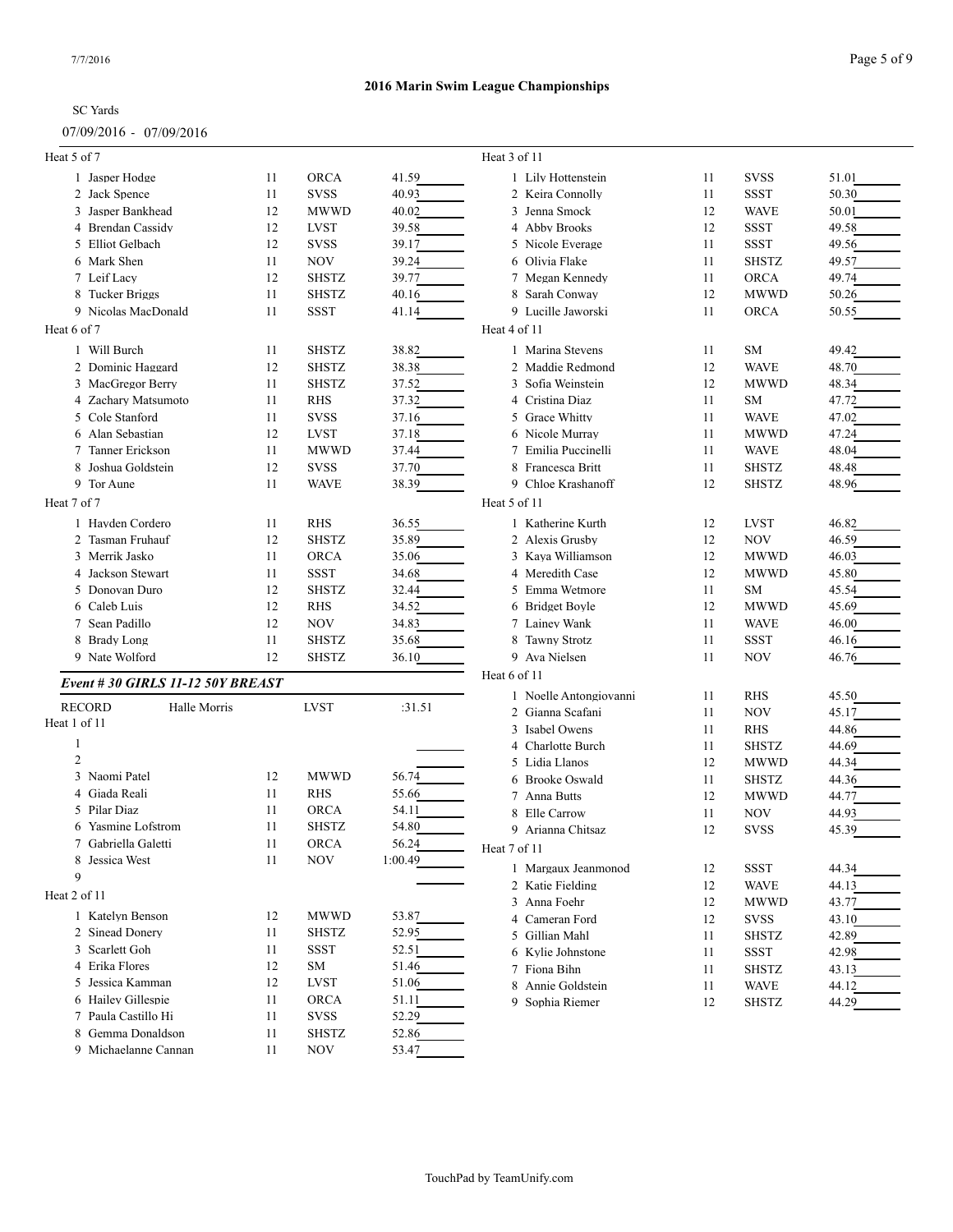## 07/09/2016 - 07/09/2016

| Heat 8 of 11                     |    |              |         | Heat 2 of 7           |    |              |       |
|----------------------------------|----|--------------|---------|-----------------------|----|--------------|-------|
| 1 Isabella Kiriakis              | 11 | <b>SVSS</b>  | 42.83   | 1 William Baker       | 11 | <b>SHSTZ</b> | 58.17 |
| 2 Olivia Rice                    | 12 | <b>SHSTZ</b> | 42.41   | 2 Joshua Danziger     | 11 | <b>RHS</b>   | 56.48 |
| 3 Emily Lemus                    | 12 | <b>WAVE</b>  | 42.27   | 3 Kevin Snaith        | 11 | <b>SM</b>    | 53.41 |
| 4 Elizabeth Mishalko             | 11 | <b>SVSS</b>  | 41.99   | 4 Eric Sunshine       | 12 | <b>WAVE</b>  | 53.08 |
| 5 Madeleine Uhlhorn-Thornton     | 11 | <b>SSST</b>  | 41.90   | 5 Owen Bourdages      | 12 | <b>SSST</b>  | 52.85 |
| 6 Grace Bender                   | 12 | <b>MWWD</b>  | 41.98   | 6 Wesley Bartling     | 11 | <b>MWWD</b>  | 52.86 |
| 7 Sabrina Falk                   | 12 | <b>ORCA</b>  | 42.12   | 7 Flynn Baigrie       | 11 | <b>SHSTZ</b> | 53.30 |
| 8 Abigail Marciniak              | 11 | <b>SSST</b>  | 42.29   | 8 Miles Urban         | 11 | <b>SM</b>    | 54.29 |
| 9 Jennifer Miller                | 12 | <b>LVST</b>  | 42.50   | 9 Eric Tavenner       | 11 | NOV          | 56.84 |
| Heat 9 of 11                     |    |              |         | Heat 3 of 7           |    |              |       |
| 1 Fiona McDermott                | 12 | <b>SSST</b>  | 41.88   | 1 Duncan Stilson      | 12 | <b>LVST</b>  | 52.46 |
| 2 Molly Young                    | 11 | <b>MWWD</b>  | 41.04   | 2 Jack Spencer        | 12 | NOV          | 51.31 |
| 3 Kallen Wank                    | 11 | <b>WAVE</b>  | 40.80   | 3 Ethan Hatch         | 11 | NOV          | 51.11 |
| 4 Abigail Lesher                 | 12 | <b>SVSS</b>  | 40.53   | 4 Max Gutierrez       | 11 | <b>MWWD</b>  | 49.66 |
| 5 Courtney Mar                   | 12 | <b>SHSTZ</b> | 39.88   | 5 George Charles      | 11 | <b>SHSTZ</b> | 48.56 |
| 6 Audrey Nelson                  | 12 | <b>MWWD</b>  | 40.10   | 6 Teymur Fatullayev   | 11 | <b>WAVE</b>  | 49.18 |
| 7 Sonva Urban                    | 12 | <b>NOV</b>   | 40.73   | 7 Cooper Burdick      | 11 | <b>SM</b>    | 49.74 |
| 8 Sarah Williams                 | 12 | <b>SM</b>    | 40.95   | 8 Alex Cruz           | 11 | <b>SM</b>    | 51.12 |
| 9 Olivia Dow                     | 12 | <b>SHSTZ</b> | 41.42   | 9 Jackson Goodrich    | 11 | <b>RHS</b>   | 52.41 |
| Heat 10 of 11                    |    |              |         | Heat 4 of 7           |    |              |       |
| 1 Charlotte Deforrest            | 12 | <b>WAVE</b>  | 39.67   | 1 Elliot Gelbach      | 12 | <b>SVSS</b>  | 48.54 |
| 2 Payton Juarez                  | 12 | <b>MWWD</b>  | 39.33   | 2 Nicolas MacDonald   | 11 | <b>SSST</b>  | 46.54 |
| 3 Hannah Slaught                 | 11 | <b>WAVE</b>  | 38.98   | 3 Benjamin Shafer     | 12 | <b>MWWD</b>  | 45.92 |
| 4 Isabella Uhlhorn-Thornton      | 11 | <b>SSST</b>  | 38.20   | 4 Ireland Cannan      | 12 | NOV          | 45.18 |
| 5 Anna Plante                    | 12 | <b>SSST</b>  | 37.59   | 5 Paul Holmberg       | 11 | <b>SHSTZ</b> | 44.58 |
| 6 Jane Cornwell                  | 11 | <b>SHSTZ</b> | 38.06   | Joshua Goldstein<br>6 | 12 | <b>SVSS</b>  | 45.03 |
| 7 Hailey Moll                    | 11 | <b>SSST</b>  | 38.78   | 7 Jasper Bankhead     | 12 | <b>MWWD</b>  | 45.68 |
| 8 Avery Emison                   | 12 | <b>SVSS</b>  | 39.25   | 8 Tucker Briggs       | 11 | <b>SHSTZ</b> | 46.19 |
| 9 Abigail Grace                  | 11 | <b>SVSS</b>  | 39.62   | 9 Sean Pelle          | 12 | <b>MWWD</b>  | 46.68 |
| Heat 11 of 11                    |    |              |         | Heat 5 of 7           |    |              |       |
| 1 Emma Sampson                   | 12 | <b>SHSTZ</b> | 37.00   | 1 Mark Shen           | 11 | NOV          | 44.56 |
| 2 Amira Wachelka                 | 11 | <b>SHSTZ</b> | 36.28   | 2 Luke Sticklev       | 12 | <b>SSST</b>  | 44.20 |
| 3 Thalia Yamini                  | 11 | <b>ORCA</b>  | 36.02   | 3 Frederick Goldstein | 11 | <b>SVSS</b>  | 43.98 |
| 4 Holly Tarantino                | 11 | <b>SHSTZ</b> | 34.54   | 4 Will Burch          | 11 | <b>SHSTZ</b> | 43.52 |
| 5 Elizabeth Chatard              | 12 | <b>SHSTZ</b> | 31.97   | 5 Jeremy Tachiki      | 11 | <b>SHSTZ</b> | 43.30 |
| 6 Isabelle Grace                 | 12 | <b>SVSS</b>  | 33.63   | 6 Jasper Hodge        | 11 | <b>ORCA</b>  | 43.35 |
| 7 Madeline Folkers               | 12 | <b>SHSTZ</b> | 34.73   | 7 Luke Feegel         | 12 | <b>SVSS</b>  | 43.64 |
| 8 Rosie Lucchesi                 | 11 | <b>MWWD</b>  | 36.15   | 8 Jee Davis           | 11 | <b>ORCA</b>  | 44.12 |
| 9 Reese Dahlgren                 | 12 | <b>SSST</b>  | 36.76   | 9 MacGregor Berry     | 11 | <b>SHSTZ</b> | 44.44 |
| Event # 31 BOYS 11-12 50Y BREAST |    |              |         | Heat 6 of 7           |    |              |       |
|                                  |    |              |         | 1 Jack Spence         | 11 | <b>SVSS</b>  | 42.82 |
| Nathan Luis<br><b>RECORD</b>     |    | RHS          | :31.20  | 2 Leif Lacy           | 12 | <b>SHSTZ</b> | 42.03 |
| Heat 1 of 7                      |    |              |         | 3 James Gravelle      | 11 | <b>LVST</b>  | 40.65 |
| $\mathbf{1}$                     |    |              |         | 4 Andrew Brouwer      | 11 | <b>SHSTZ</b> | 40.26 |
| $\mathfrak{2}$                   |    |              |         | 5 Jacob Dixon         | 12 | <b>SHSTZ</b> | 39.36 |
| 3 Charlie Kingman                | 11 | SSST         | NT      | 6 Brendan Cassidy     | 12 | <b>LVST</b>  | 39.60 |
| 4 Oliver Cooper                  | 12 | <b>SHSTZ</b> | 1:28.36 | 7 Nate Wolford        | 12 | <b>SHSTZ</b> | 40.33 |
| 5 Jack Carey                     | 11 | ORCA         | 58.42   | 8 Tristan Rata        | 12 | <b>SSST</b>  | 40.97 |
| 6 Emerson Coskey                 | 11 | <b>LVST</b>  | 59.44   | 9 Dexter Lama         | 12 | <b>WAVE</b>  | 42.49 |
| 7 Jack Healy                     | 12 | ${\rm SM}$   | NT      |                       |    |              |       |
| 8                                |    |              |         |                       |    |              |       |
| 9                                |    |              |         |                       |    |              |       |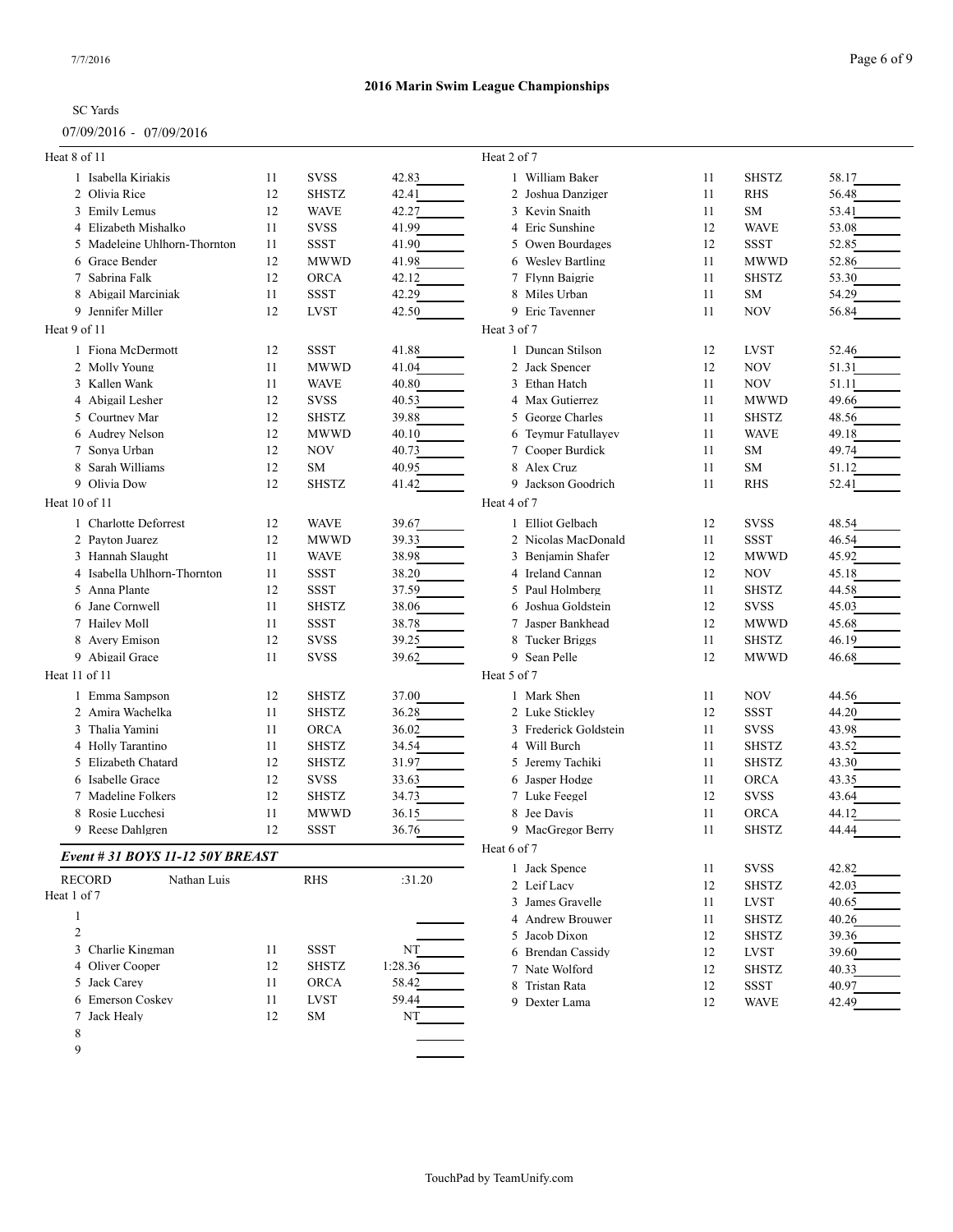## SC Yards 07/09/2016 - 07/09/2016

| Heat 7 of 7                   |    |              |        | Heat 5 of 6                                    |    |              |         |
|-------------------------------|----|--------------|--------|------------------------------------------------|----|--------------|---------|
| 1 Robert Placak               | 12 | <b>SSST</b>  | 39.02  | 1 Ruby Wolfers                                 | 12 | <b>WAVE</b>  | 34.36   |
| 2 Dexter Watenpaugh           | 12 | <b>SSST</b>  | 38.23  | 2 Hailey Moll                                  | 11 | <b>SSST</b>  | 33.90   |
| 3 Nicholas Lafave             | 12 | <b>SHSTZ</b> | 37.70  | 3 Kira Rodriguez                               | 11 | <b>ORCA</b>  | 33.15   |
| 4 Sam Rhinehart               | 12 | <b>NOV</b>   | 37.05  | 4 Olivia Jarvie                                | 11 | <b>SVSS</b>  | 32.54   |
| 5 Kylar Flynn                 | 12 | <b>LVST</b>  | 33.79  | 5 Claire Zimmerman                             | 12 | SM           | 31.83   |
| 6 Merrik Jasko                | 11 | ORCA         | 36.17  | 6 Olivia Hoover                                | 12 | ORCA         | 31.87   |
| 7 Sean Padillo                | 12 | <b>NOV</b>   | 37.36  | 7 Grace Bender                                 | 12 | <b>MWWD</b>  | 32.90   |
| 8 Hayden Cordero              | 11 | <b>RHS</b>   | 37.91  | 8 Serafina Carlucci                            | 12 | <b>SSST</b>  | 33.76   |
| 9 Garrett Goldberg            | 11 | <b>ORCA</b>  | 38.78  | 9 Cameron Jane Taylor                          | 12 | <b>LVST</b>  | 34.04   |
|                               |    |              |        | Heat 6 of 6                                    |    |              |         |
| Event #40 GIRLS 11-12 50Y FLY |    |              |        | 1 Gianna Ross                                  | 12 | <b>ORCA</b>  | 31.62   |
| <b>RECORD</b><br>Reese Burns  |    | <b>SVSS</b>  | :26.90 | 2 Maeve O'Brien                                | 11 | <b>RHS</b>   | 31.10   |
| Heat 1 of 6                   |    |              |        | 3 Nicole Chong                                 | 11 | <b>ORCA</b>  | 30.16   |
|                               |    |              |        | 4 Reese Dahlgren                               | 12 | <b>SSST</b>  | 29.76   |
| 2 McKenna Baldwin             | 11 | <b>NOV</b>   | 49.19  | 5 Catherine Watrous                            | 12 | <b>SSST</b>  | 29.18   |
| 3 Angela Murray               | 11 | <b>MWWD</b>  | 44.99  | 6 Kaley McIntyre                               | 12 | <b>NOV</b>   | 29.63   |
| 4 Kava Williamson             | 12 | <b>MWWD</b>  | 43.62  | 7 Holly Tarantino                              | 11 | <b>SHSTZ</b> | 29.90   |
| 5 Madeline Dabbah             | 12 | <b>MWWD</b>  | 42.77  | 8 Emma Sampson                                 | 12 | <b>SHSTZ</b> | 30.82   |
| 6 Lucille Jaworski            | 11 | <b>ORCA</b>  | 43.26  | 9 Laura Figone                                 | 12 | <b>RHS</b>   | 31.48   |
| 7 Olivia Pezzullo             | 11 | <b>ORCA</b>  | 44.53  |                                                |    |              |         |
| 8 Francesca Britt             | 11 | <b>SHSTZ</b> | 46.24  | Event # 41 BOYS 11-12 50Y FLY                  |    |              |         |
| 9 Lia Pletcher                | 12 | <b>SVSS</b>  | NT     |                                                |    |              |         |
| Heat 2 of 6                   |    |              |        | <b>RECORD</b><br>Daniel Hardman<br>Heat 1 of 4 |    | <b>RHS</b>   | :26.72  |
| 1 Lainey Wank                 | 11 | <b>WAVE</b>  | 42.75  |                                                |    |              |         |
| 2 Jennifer Miller             | 12 | <b>LVST</b>  | 41.84  | $\mathfrak{2}$                                 |    |              |         |
| 3 Adeline Johnson             | 11 | <b>SVSS</b>  | 41.11  | 3                                              |    |              |         |
| 4 Ouinn Edington              | 11 | <b>SVSS</b>  | 40.61  | 4 Anthony Colenbrander                         | 12 | <b>ORCA</b>  | NT      |
| 5 Grainne May                 | 12 | <b>SSST</b>  |        | 5 Ceeqwan Baysinger                            | 12 | <b>NOV</b>   |         |
|                               |    |              | 40.25  |                                                |    |              | 1:02.59 |
| 6 Caitlyn Harrell             | 11 | <b>ORCA</b>  | 40.34  | 6 Elijah De Souza                              | 12 | <b>NOV</b>   | 1:10.96 |
| 7 Marin Buffum                | 12 | <b>ORCA</b>  | 40.77  | 7                                              |    |              |         |
| 8 Isabella Uhlhorn-Thornton   | 11 | <b>SSST</b>  | 41.43  | 8                                              |    |              |         |
| 9 Madi Bennerotte             | 12 | <b>SSST</b>  | 42.71  | 9                                              |    |              |         |
| Heat 3 of 6                   |    |              |        | Heat 2 of 4                                    |    |              |         |
| 1 Lindsey Stalie              | 12 | <b>NOV</b>   | 40.24  | 1                                              |    |              |         |
| 2 Jada Swan                   | 11 | <b>LVST</b>  | 39.92  | 2 Michael Griffin                              | 12 | <b>NOV</b>   | 50.19   |
| 3 Greta Miller                | 12 | <b>SVSS</b>  | 38.66  | 3 Wesley Bartling                              | 11 | <b>MWWD</b>  | 47.15   |
| 4 Abigail Marciniak           | 11 | <b>SSST</b>  | 38.07  | 4 Simon Straube                                | 12 | <b>SHSTZ</b> | 45.75   |
| 5 Allison Madden              | 12 | <b>MWWD</b>  | 37.10  | 5 Teymur Fatullayev                            | 11 | <b>WAVE</b>  | 42.61   |
| 6 Elisa Diaz                  | 11 | SM           | 37.39  | 6 Henry Houser                                 | 12 | <b>SHSTZ</b> | 43.27   |
| 7 Elle Carrow                 | 11 | <b>NOV</b>   | 38.24  | 7 Phoenix Lindner                              | 12 | <b>NOV</b>   | 45.91   |
| 8 Sophia Harkins              | 12 | SSST         | 39.21  | 8 Owen Bourdages                               | 12 | <b>SSST</b>  | 48.89   |
| 9 Adriana Medina              | 12 | <b>SHSTZ</b> | 40.10  | 9                                              |    |              |         |
| Heat 4 of 6                   |    |              |        | Heat 3 of 4                                    |    |              |         |
| 1 Olivia Rice                 | 12 | <b>SHSTZ</b> | 36.99  | 1 Luke Stickley                                | 12 | SSST         | 40.77   |
| 2 Annelies Pieters-Kwiers     | 12 | RHS          | 36.61  | 2 Alex Cruz                                    | 11 | <b>SM</b>    | 38.90   |
| 3 Sydney Hellar               | 12 | LVST         | 35.97  | 3 Tanner Erickson                              | 11 | <b>MWWD</b>  | 38.39   |
| 4 Natasha Grubb               | 11 | <b>SHSTZ</b> | 34.68  | 4 Tristan Rata                                 | 12 | <b>SSST</b>  | 38.11   |
| 5 Catherine Stauffer          | 11 | ${\rm SVSS}$ | 34.54  | 5 George Shryock                               | 12 | <b>SHSTZ</b> | 34.97   |
| 6 Isabel Folkers              | 12 | <b>SHSTZ</b> | 34.64  | 6 Byron Finley                                 | 12 | <b>LVST</b>  | 35.63   |
| 7 Malia Davis                 | 12 | <b>ORCA</b>  | 35.41  | 7 Alan Sebastian                               | 12 | <b>LVST</b>  | 38.37   |
| 8 Kaya Lash                   | 12 | <b>MWWD</b>  | 36.11  | 8 MacGregor Berry                              | 11 | <b>SHSTZ</b> | 38.70   |
| 9 Kallen Wank                 | 11 | <b>WAVE</b>  | 36.94  | 9 Miles Urban                                  | 11 | SM           | 40.42   |
|                               |    |              |        |                                                |    |              |         |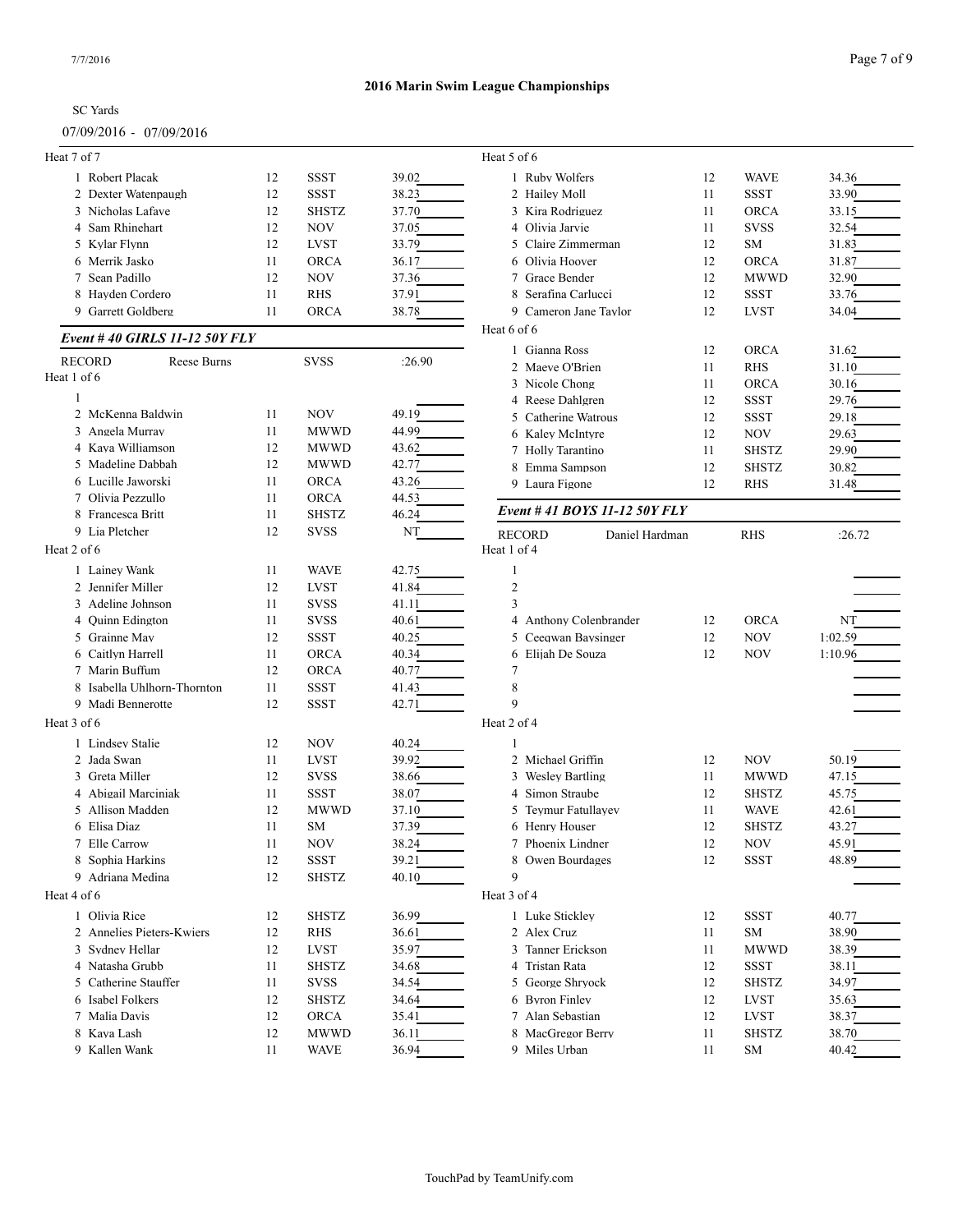# SC Yards 07/09/2016 - 07/09/2016

| Heat 4 of 4                      |    |              |         | Heat 5 of 7                                 |    |              |         |
|----------------------------------|----|--------------|---------|---------------------------------------------|----|--------------|---------|
| 1 Ti Bernhard                    | 12 | LVST         | 34.53   | 1 Lucille Johnson                           | 11 | <b>SVSS</b>  | 1:21.73 |
| 2 Brady Long                     | 11 | <b>SHSTZ</b> | 34.06   | 2 Molly Pitts                               | 12 | <b>WAVE</b>  | 1:21.12 |
| 3 Jackson Stewart                | 11 | <b>SSST</b>  | 32.10   | 3 Kaya Lash                                 | 12 | <b>MWWD</b>  | 1:20.98 |
| 4 Micah Sher                     | 11 | <b>SHSTZ</b> | 30.78   | 4 Sarah Williams                            | 12 | SM           | 1:20.31 |
| 5 Donovan Duro                   | 12 | <b>SHSTZ</b> | 27.66   | 5 Olivia Jarvie                             | 11 | <b>SVSS</b>  | 1:19.53 |
| 6 Daniel Hadar                   | 11 | <b>ORCA</b>  | 30.63   | 6 Malia Fredrich                            | 12 | <b>SSST</b>  | 1:19.61 |
| 7 Caleb Luis                     | 12 | RHS          | 31.31   | 7 Kate Hamilton                             | 12 | <b>LVST</b>  | 1:20.61 |
| 8 Ty Anders Fong                 | 12 | SSST         | 33.78   | 8 Cameron Jane Taylor                       | 12 | <b>LVST</b>  | 1:21.11 |
| 9 Cole Stanford                  | 11 | <b>SVSS</b>  | 34.15   | 9 Hannah Slaught                            | 11 | <b>WAVE</b>  | 1:21.68 |
|                                  |    |              |         | Heat 6 of 7                                 |    |              |         |
| Event # 50 GIRLS 11-12 100Y I.M. |    |              |         | 1 Laura Figone                              | 12 | RHS          | 1:19.28 |
| Reese Burns<br><b>RECORD</b>     |    | <b>SVSS</b>  | 1:02.23 | 2 Payton Juarez                             | 12 | <b>MWWD</b>  | 1:18.60 |
| Heat 1 of 7                      |    |              |         | 3 Charlotte Deforrest                       | 12 | <b>WAVE</b>  | 1:17.55 |
| 1                                |    |              |         | 4 Anna Plante                               | 12 | <b>SSST</b>  | 1:17.52 |
| $\overline{2}$                   |    |              |         | 5 Rosie Lucchesi                            | 11 | <b>MWWD</b>  | 1:16.29 |
| 3 Isabel Owens                   | 11 | <b>RHS</b>   | NT      | 6 Amira Wachelka                            | 11 | <b>SHSTZ</b> | 1:16.57 |
| 4 Olivia Pezzullo                | 11 | <b>ORCA</b>  | 1:35.82 | 7 Kira Rodriguez                            | 11 | <b>ORCA</b>  | 1:17.53 |
| 5 Adeline Johnson                | 11 | <b>SVSS</b>  | 1:35.05 | 8 Ruby Wolfers                              | 12 | <b>WAVE</b>  | 1:18.42 |
| 6 Meredith Case                  | 12 | <b>MWWD</b>  | 1:35.55 | 9 Sydney Hellar                             | 12 | <b>LVST</b>  | 1:19.00 |
| 7 Keira Connolly                 | 11 | <b>SSST</b>  | 1:39.63 | Heat 7 of 7                                 |    |              |         |
| 8                                |    |              |         | 1 Emma Sampson                              | 12 | <b>SHSTZ</b> | 1:12.85 |
| 9                                |    |              |         | 2 Alena Sharp                               | 11 | <b>SHSTZ</b> | 1:12.38 |
| Heat 2 of 7                      |    |              |         | 3 Isabelle Grace                            | 12 | <b>SVSS</b>  | 1:11.34 |
| 1 Emilia Puccinelli              | 11 | <b>WAVE</b>  | 1:34.84 | 4 Elizabeth Chatard                         | 12 | <b>SHSTZ</b> | 1:08.31 |
| 2 Bridget Boyle                  | 12 | <b>MWWD</b>  | 1:33.19 | 5 Holly Tarantino                           | 11 | <b>SHSTZ</b> |         |
| 3 Megan Kennedy                  | 11 | <b>ORCA</b>  | 1:32.78 |                                             | 12 |              | 1:07.64 |
| 4 Jane Cornwell                  | 11 | <b>SHSTZ</b> | 1:30.92 | 6 Kaley McIntyre                            |    | <b>NOV</b>   | 1:07.89 |
| 5 Libby Walsh                    | 12 | <b>WAVE</b>  | 1:28.82 | 7 Reese Dahlgren                            | 12 | <b>SSST</b>  | 1:10.44 |
| 6 Fiona Bihn                     | 11 | <b>SHSTZ</b> | 1:29.08 | 8 Ella Woodhead                             | 12 | <b>SHSTZ</b> | 1:11.49 |
| 7 Lidia Llanos                   | 12 | <b>MWWD</b>  | 1:31.25 | 9 Madeline Folkers                          | 12 | <b>SHSTZ</b> | 1:12.45 |
| 8 Caitlyn Harrell                | 11 |              |         | Event # 51 BOYS 11-12 100Y I.M.             |    |              |         |
|                                  |    | <b>ORCA</b>  | 1:33.14 |                                             |    |              |         |
| 9 Jenna Smock<br>Heat 3 of 7     | 12 | <b>WAVE</b>  | 1:33.89 | <b>RECORD</b><br>Nathan Luis<br>Heat 1 of 4 |    | <b>RHS</b>   | 1:02.53 |
|                                  |    |              |         |                                             |    |              |         |
| 1 Aliyah San Andres              | 11 | <b>WAVE</b>  | 1:28.62 | 1                                           |    |              |         |
| 2 Mariel Moore                   | 11 | SSST         | 1:28.49 | 2                                           |    |              |         |
| 3 Emily Lemus                    | 12 | <b>WAVE</b>  | 1:26.19 | 3 Max Bundy                                 | 12 | <b>WAVE</b>  | 1:35.37 |
| 4 Isabella Uhlhorn-Thornton      | 11 | SSST         | 1:25.24 | 4 Teymur Fatullayev                         | 11 | <b>WAVE</b>  | 1:32.89 |
| 5 Fiona McDermott                | 12 | SSST         | 1:24.72 | 5 Dexter Lama                               | 12 | <b>WAVE</b>  | 1:28.32 |
| 6 Sophia Harkins                 | 12 | <b>SSST</b>  | 1:25.04 | 6 Benjamin Shafer                           | 12 | <b>MWWD</b>  | 1:28.48 |
| 7 Madeleine Uhlhorn-Thornton     | 11 | SSST         | 1:26.07 | 7 Jackson Buck                              | 11 | <b>SVSS</b>  | 1:34.87 |
| 8 Annelies Pieters-Kwiers        | 12 | <b>RHS</b>   | 1:26.64 | 8 Phoenix Lindner                           | 12 | <b>NOV</b>   | 1:40.92 |
| 9 Ouinn Edington                 | 11 | <b>SVSS</b>  | 1:28.55 | 9                                           |    |              |         |
| Heat 4 of 7                      |    |              |         | Heat 2 of 4                                 |    |              |         |
| 1 Sophia Riemer                  | 12 | <b>SHSTZ</b> | 1:24.45 | 1 Sean Padillo                              | 12 | NOV          | 1:27.07 |
| 2 Cameran Ford                   | 12 | <b>SVSS</b>  | 1:23.77 | 2 Tj Bernhard                               | 12 | <b>LVST</b>  | 1:25.90 |
| 3 Sabrina Falk                   | 12 | <b>ORCA</b>  | 1:23.59 | 3 Tor Aune                                  | 11 | <b>WAVE</b>  | 1:24.81 |
| 4 Kylie Johnstone                | 11 | SSST         | 1:22.85 | 4 Luke Feegel                               | 12 | <b>SVSS</b>  | 1:24.31 |
| 5 Sonya Urban                    | 12 | <b>NOV</b>   | 1:22.33 | 5 Mark Shen                                 | 11 | <b>NOV</b>   | 1:23.00 |
| 6 Abigail Grace                  | 11 | <b>SVSS</b>  | 1:22.80 | 6 Jee Davis                                 | 11 | <b>ORCA</b>  | 1:23.99 |
| 7 Catherine Stauffer             | 11 | <b>SVSS</b>  | 1:23.16 | 7 Tasman Fruhauf                            | 12 | <b>SHSTZ</b> | 1:24.42 |
| 8 Ariana Greenberg               | 12 | <b>SVSS</b>  | 1:23.65 | 8 Byron Finley                              | 12 | <b>LVST</b>  | 1:25.23 |
| 9 Isabella Kiriakis              | 11 | <b>SVSS</b>  | 1:23.96 | 9 Robert Placak                             | 12 | <b>SSST</b>  | 1:26.06 |
|                                  |    |              |         |                                             |    |              |         |